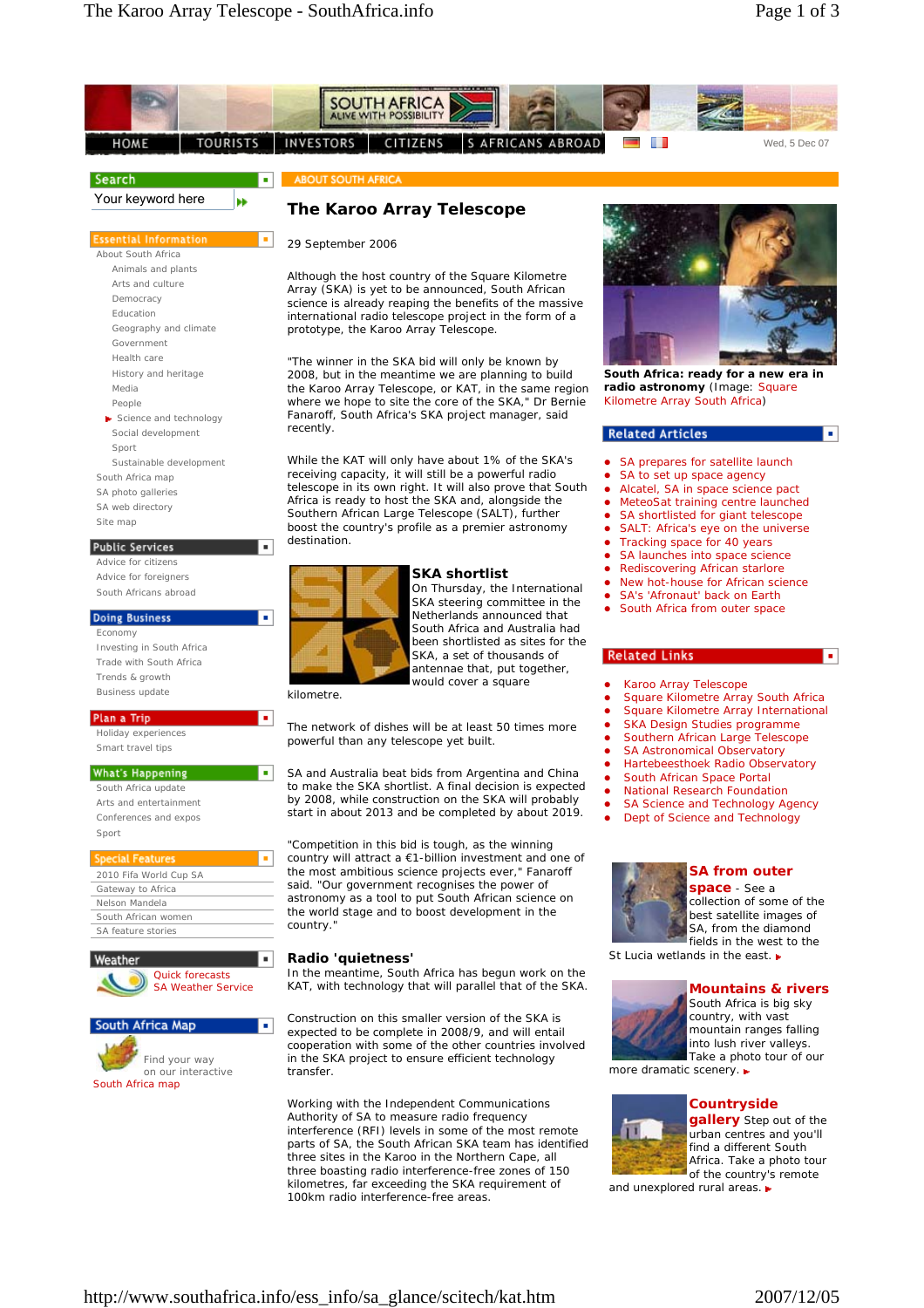A radio telescope has to be as far away as possible from man-made sources of radio waves, such as cellphone and radio networks.

The Northern Cape sites also have a low topography suited to the SKA, with mountains providing extra shielding against radio waves from remote metropolitan areas. The final site will be chosen after more RFI results and infrastructure costs have been compared.

According to Fanaroff, KAT must perform first light experiments by the end of 2009.

"To achieve this, we have to move the first dishes for the full KAT array, about 20 dishes of 15m diameter each, onto site by May 2008," Fanaroff said. "By then the basic infrastructure, such as roads, electricity, water and sewage must also be in place."

## **Technology spin-offs**

The KAT team and other contractors around the country are working towards these deadlines. While some are developing the sophisticated software and digital signal processing hardware and firmware, others are doing research to develop state-of-the-art receiver and feed systems, designing the dishes or refining the work on the selection on the physical site.

The KAT software will evolve through a series of prototypes, the first of which has to be ready for testing at the South African Astronomical Observatory in Cape Town by mid-2007.

A single 15m prototype dish to test feeds, signal processing equipment and software will be built by IST Dynamics at the Hartebeesthoek Radio Astronomy Observatory bordering the Magaliesberg mountains in Gauteng.

"This dish will not only be the test bed for all KAT components, but will also strengthen our industry's capacity to design and construct large dishes," says KAT project manager Anita Loots. "This will make it possible for South African industry to compete for contracts on SKA."

## **Research opportunities**

According to Kim de Boer at the SKA project office in Johannesburg, there will be many opportunities for postgraduate students to get involved in the KAT project. "KAT will be commissioned in phases, and along the way we expect many exciting research opportunities to open up," De Boer says.

The South African KAT team is working closely with radio astronomy teams in Australia, the UK, Netherlands and the US. "Our collaboration with international partners will greatly reduce the cost and risks of building KAT," Fanaroff said.

The KAT project, operating under the auspices of the Department of Science and Technology, enjoys the support of several local research organisations, but the team is looking for more funding partners to make the KAT a truly world-class instrument.

*SouthAfrica.info reporter*



Want to use this article in your publication or on your website? See: Using SAinfo material

print this page **a** send to a friend

**Science and technology** From satellites to open source, from



Antarctica to the Southern African Large Telescope news, features and info on science and technology in South Africa. ►

## **Listening to the early universe**

Astronomers explore the universe by passively detecting electromagnetic radiation and cosmic rays emitted by celestial objects. The earth's atmosphere shields us from much of this radiation, so modern astronomy is done from large optical telescopes on high mountains, or from orbiting satellite observatories.

Radio astronomers, on the other hand, concentrate on the relatively long wavelength (or low frequency) radio waves that penetrate the earth's atmosphere with little impediment or distortion.

Because electromagnetic radiation travels at a fixed speed of about 1.08 billion km/h, very distant objects are observed as they were in the distant past. Astronomers are therefore able to .<br>"look back in time" to observe the early stages of the evolution of the universe.

Most existing radio telescopes were built 10 to 30 years ago. For radio astronomy to progress, a new telescope with 100 times the collecting surface of existing telescopes will be needed in about 10 years' time.

The SKA will probe the so-called "Dark Ages", when the early universe was in a gaseous form before the formation of stars and galaxies. At present. astronomers do not have the necessary tools to observe radiation from this period of the universe, which extends from about 300 000 years till one billion years after the Big Bang.

Radiation reaching us from the "Dark Ages" has travelled a huge journey through space, and is in the form of radio signals emitted by the neutral hydrogen gas that dominated the universe during this period. The signals are, however, extremely faint, and require a telescope with the planned sensitivity of the SKA to be detected.

The SKA will map the time evolution of this cosmic web of primordial gas as it condenses to form the first objects in the universe. It will also chart the development of these adolescent stars and galaxies, which will provide us with information about our own origin. The atoms in our bodies, our planet and our star were formed by the nuclear reactions that powered these early stars.

*Source: Square Kilometre Array SA*